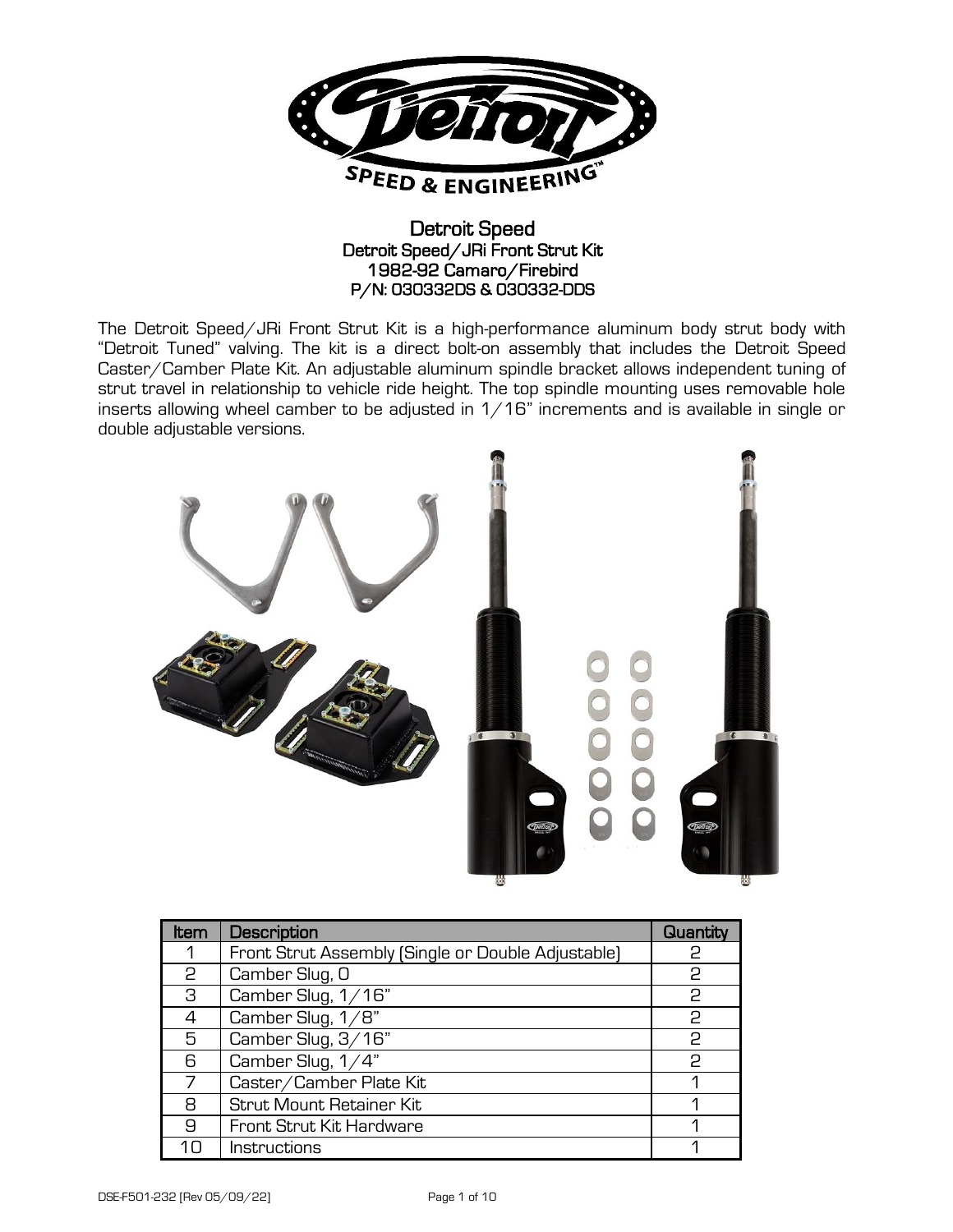| Hardware Checklist - DSE/JRi Single Adjustable Front Strut Kit (P/N: 030332DS) |                                                        |          |              |
|--------------------------------------------------------------------------------|--------------------------------------------------------|----------|--------------|
| Item                                                                           | Description                                            | Quantity | <b>Check</b> |
|                                                                                | M16-2.0 x 80mm Flange Bolt                             | 4        |              |
| 2                                                                              | M16-2.0 Flange Top Lock Nut                            | 4        |              |
| -3                                                                             | M14-1.5 Nylock Jam Nut                                 |          |              |
| $\overline{4}$                                                                 | M14 Shaft Spacer - 0.875" OD x 0.562" ID x 1" L        | っ        |              |
| -5                                                                             | M14 Monoball Bushing - 0.750" OD x 0.562" ID x .740" L | っ        |              |

| Hardware Checklist - DSE/JRi Double Adjustable Front Strut Kit (P/N: 030332-DDS) |                                                          |          |              |
|----------------------------------------------------------------------------------|----------------------------------------------------------|----------|--------------|
| Item                                                                             | Description                                              | Quantity | <b>Check</b> |
|                                                                                  | M16-2.0 x 80mm Flange Bolt                               |          |              |
| P                                                                                | M16-2.0 Flange Top Lock Nut                              | 4        |              |
| -3                                                                               | 5/8"-18 Nylock Jam Nut                                   | င္       |              |
|                                                                                  | 5/8" Top Spacer - 0.920" OD x .0630" ID x 0.250" L       | っ        |              |
| 5                                                                                | 5/8" Shaft Spacer - 0.875" OD x 0.630" ID x 1" L         | င        |              |
| 6                                                                                | 5/8" Monoball Bushing - 0.750" OD x 0.630" ID x 0.740" L | っ        |              |

| Hardware Checklist - DSE Caster/Camber Plate Kit |                                                  |          |              |
|--------------------------------------------------|--------------------------------------------------|----------|--------------|
| Item                                             | Description                                      | Quantity | <b>Check</b> |
|                                                  | M14-2.0 Nylock Jam Nut                           | 2        |              |
| 2                                                | M14 Top Spacer                                   | P        |              |
| З                                                | Monoball Bushing - 0.750"OD x 0.670"ID x 0.720"L | င္       |              |
| 4                                                | M10 Star Adjuster                                | 6        |              |
| 5                                                | M8 Nylock Nut                                    | 6        |              |
| 6                                                | M8 Washer                                        | 6        |              |

| <b>Fastener Torque Specifications</b> |                 |  |
|---------------------------------------|-----------------|--|
| Application                           | Torque (ft-lbs) |  |
| M16 Lower Strut Mount                 | 150             |  |
| 5/8"-18 Nylock Jam Nut                | ה5              |  |
| M14 Nylock Jam Nut                    | 45              |  |
| M10 Strut Slider Mount                | 30              |  |
| M8 Wheelhouse Mount                   | חכ              |  |

NOTE: There is a front suspension installation video available through the Detroit Speed website in the tech/install video section shown here:

[https://www.detroitspeed.com/1982-92-camaro-firebird-installation-videos.](https://www.detroitspeed.com/1982-92-camaro-firebird-installation-videos)

## Installation:

- 1. To begin installation, chock the rear wheels and loosen the front lug nuts. Raise and support the front of the vehicle with jack stands under the frame. Remove the front wheels.
- 2. Support the lower control arm with a floor jack to support the suspension. CAUTION: The coil springs are under tension. The proper spring compressor must be used. Remove the two M16 strut bolts and nuts attaching the strut to the spindle. At this time the spindle and the lower control arm should drop down clear of the strut assembly with the floor jack.
- 3. If your caliper brake hose is short you may need to remove it from the chassis clip for this installation.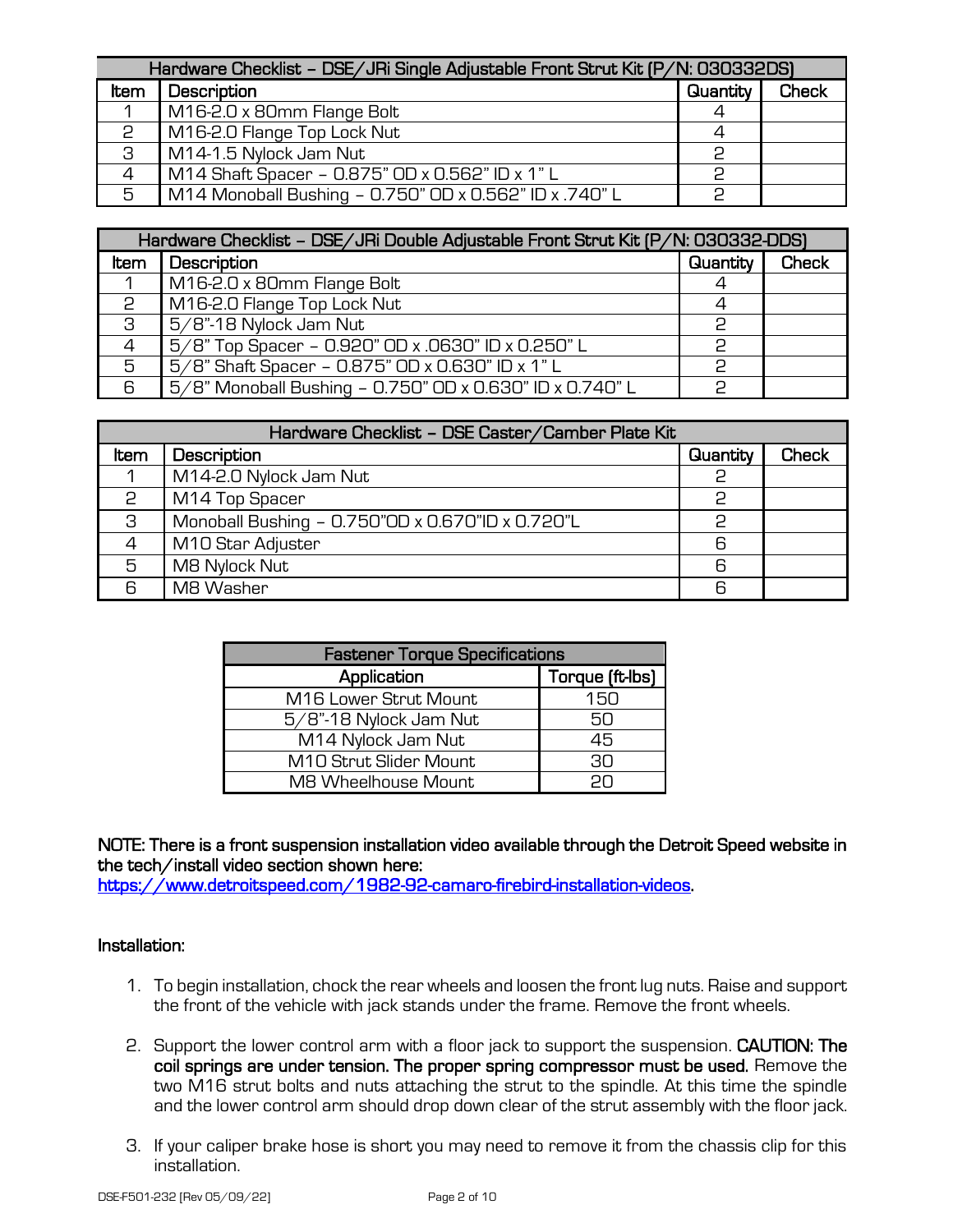4. Remove the cover from the upper mount assembly to gain access to the upper strut mount. Remove the factory upper strut nut (Figure 1) and remove the strut.



Figure 1 – Remove Upper Strut Mount

5. Remove the three nuts holding the factory upper strut mount assembly from the wheelhouse (Figure 2). Hold the stud retainer plate in place as it will be loose from inside the wheel well.



Figure 2 – Remove the Upper Strut Mount Assembly

6. Next, install the Detroit Speed Caster/Camber Plate Kit. The M14 Nylock Nut (Item #1), and the Monoball Bushing (Item #3) from the Caster/Camber Plate Kit instructions will not be used during this installation.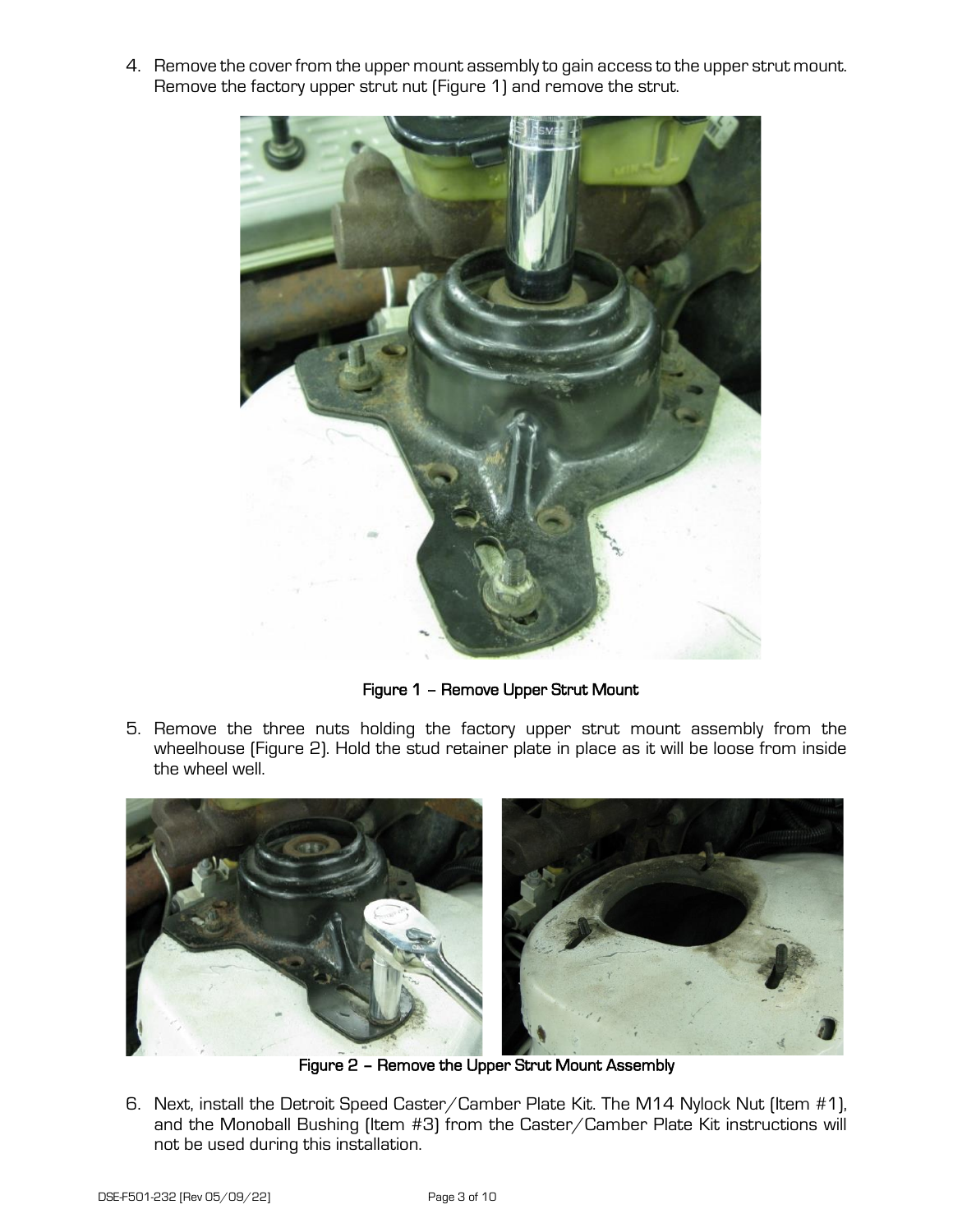7. Install the Detroit Speed strut retainer in the wheel well. Be sure to install the correct one as there is a left and a right hand part. NOTE: If you have a 1982-86 vehicle, you will need to slot the back hole in the strut tower to allow the new strut plate to fit correctly and have full adjustment (Figure 3)



Figure 3 – Detroit Speed Strut Mount Retainer

8. Install the caster/camber plate onto the wheelhouse with the stud retainer plate in place. Install the M10 star adjusters along with the M8 Nylock nut and washer on all three mounting studs (Figure 4). A good starting place will be to line up the star adjusters so the "0" tab is in the  $4<sup>th</sup>$  notch from the center of the vehicle on the star adjuster base plate. Torque the M8 Nylock nuts to 20 ft.-lbs.



Figure 4 – Install Caster/Camber Plate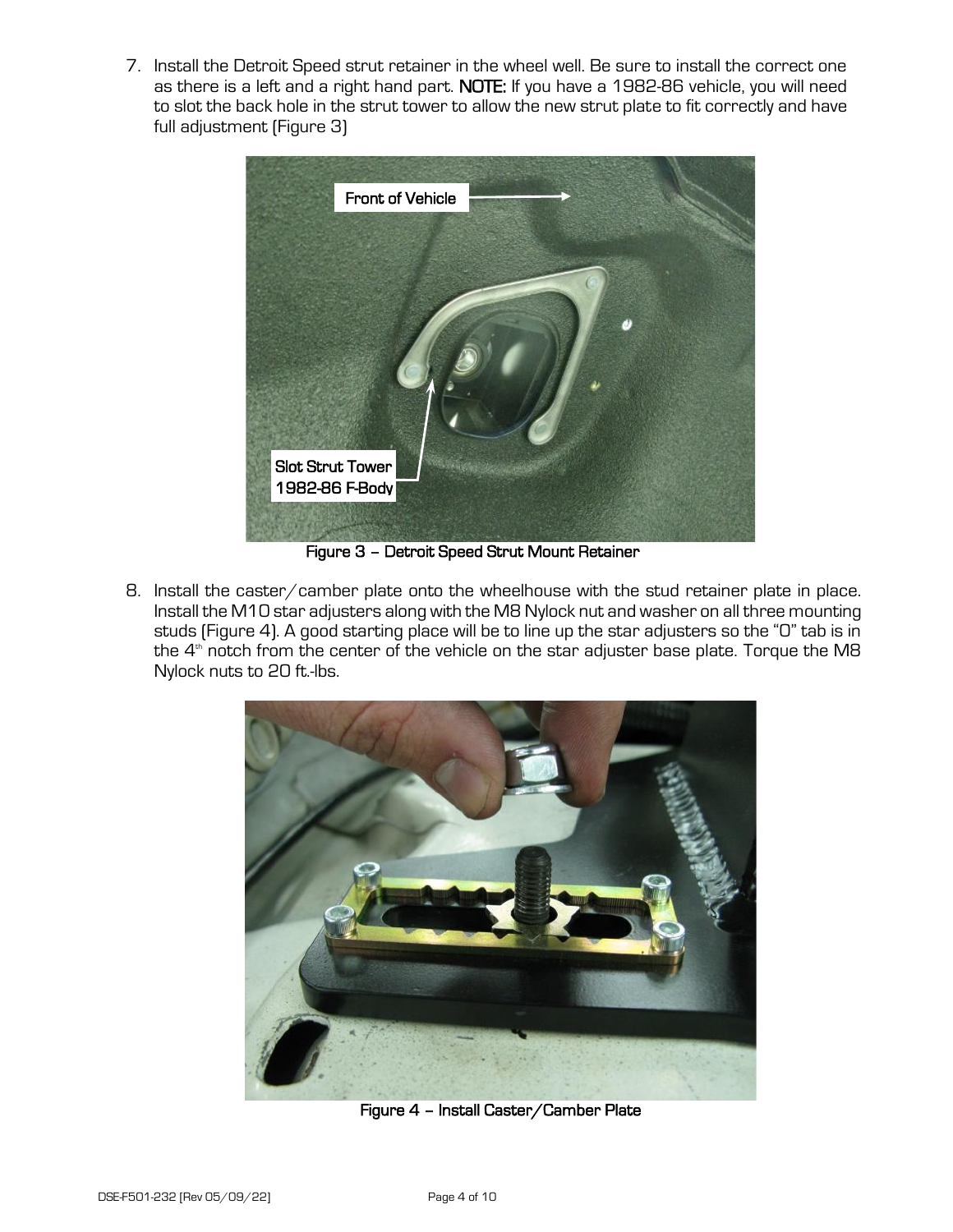9. Place the 0.875" OD x 1" L shaft spacer over the top of the shaft of the Detroit Speed/JRi strut assembly (Figure 5). Next place the 0.750" OD x 0.740" L monoball bushing over the top of the strut.



Figure 5 – Install Strut Shaft Spacer

10.Install the strut assembly into the caster/camber plate kit from the bottom side. The monoball bushing should slide into the monoball (Figure 6).



Figure 6 – Install Strut Assembly

11.Install the top spacer over the top of the strut followed by the Nylock jam nut and tighten (Figure 7). Hold the strut from turning with a  $1/2$ " wrench on the hex at the top of strut shaft or a  $3/4$ " wrench on the hex underneath the vehicle while tightening the jam nut (Figure 8). CAUTION: When tightening the Nylock nut, failure to hold the shaft from turning too many times while under pressure can cause the inner shaft nut to loosen and fall off. This would result in sending the shocks back to be repaired at the customer's expense. Do not torque at this time.





DSE-F501-232 [Rev 05/09/22] Page 5 of 10 Figure 7 - Top Spacer and Nylock Nut Figure 8 - Hold Strut at Hex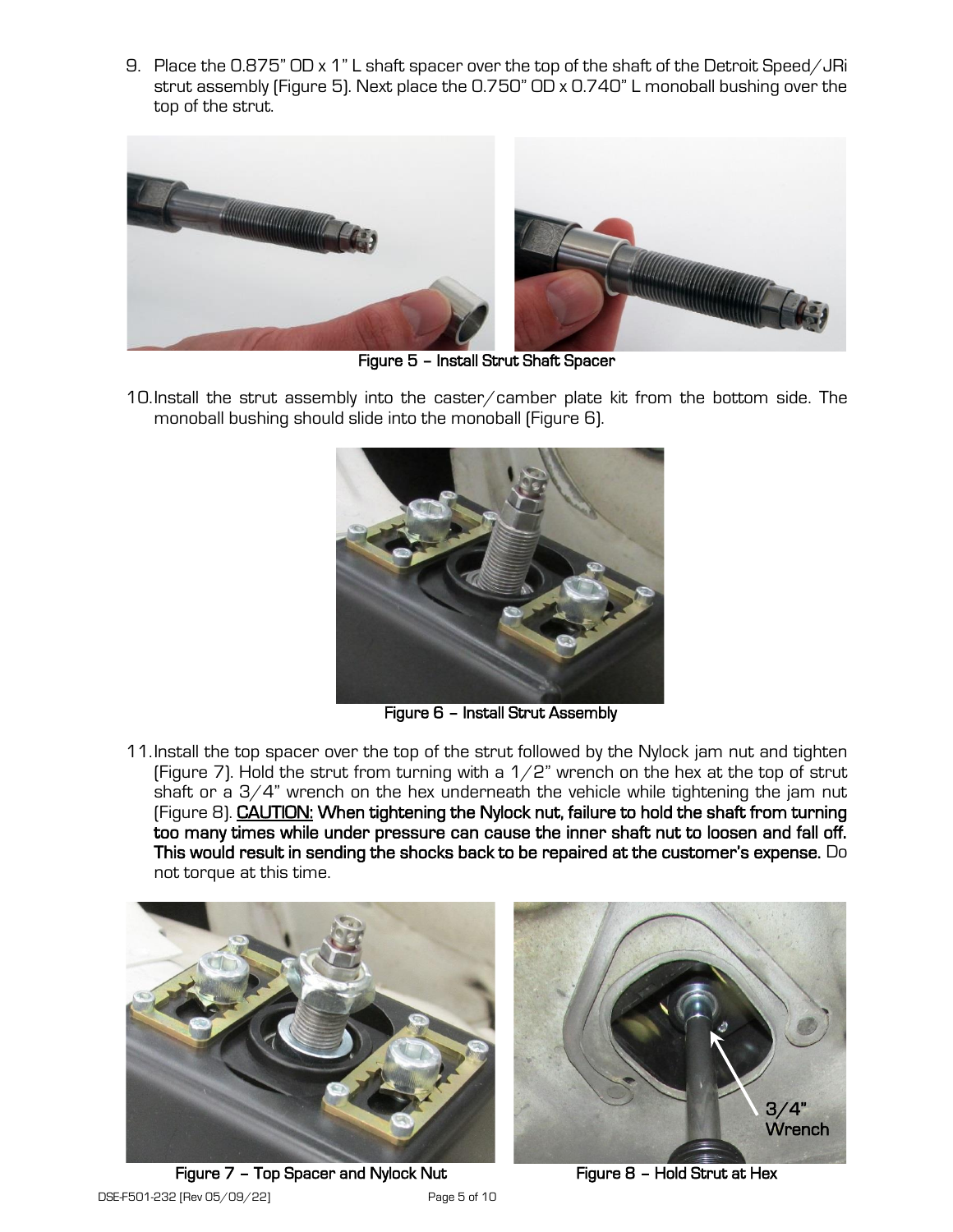12.With the strut hanging, insert a "0" camber slug into the recessed oval slot in the top hole on the inside of the strut bracket (Figure 9). NOTE: The other camber slugs that are included in the kit are intended for track use and can be used for more aggressive camber settings. You can then make fine adjustments to the camber and caster using the Detroit Speed Speed-LIGN technology described in step 17 and 18 on the upper strut mounts.



Figure 9 – "0" Camber Slug

13.Attach the spindle to the new strut using the M16 flange head bolts and nuts provided. Torque the M16 nuts to 150 ft. /lbs. (Figure 10). Final torque the upper strut Nylock jam nut to torque setting provided in the table on page 2 using a  $1/2$ " wrench on the hex at the top of the strut shaft to hold it from turning. NOTE: The strut bracket can have the camber slug pointing to the front or the rear of the vehicle.



Figure 10 – Install Strut

14.Re-attach the caliper brake hose to the chassis clip at this time if it has been removed. Install the strut adjustment knob with the set screw on the top of the strut (Figure 11 on the next page).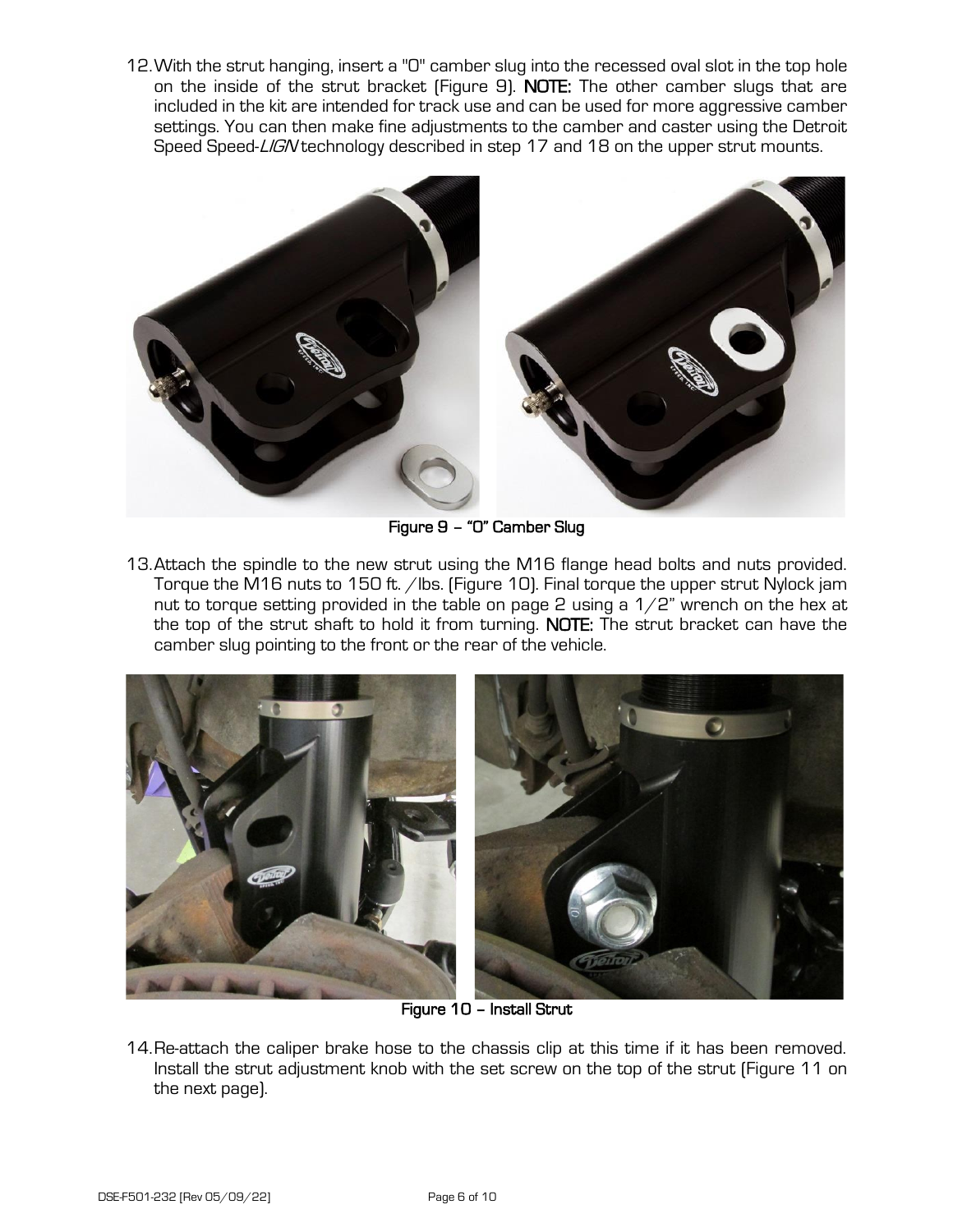

Figure 11 – Install Adjustment Knob

- 15.Repeat steps 2 through 14 for the opposite side of the vehicle.
- 16.Re-install the front wheels and torque to the manufacturer's recommended torque specs. Lower the vehicle to the ground.
- 17. The Detroit Speed patent pending Speed-LIGN adjustment device allows quick, accurate, and repeatable adjustments to be made without needing any additional components. Adjustments are simply made by loosening the attaching fastener enough so the Speed Speed-LIGN adjuster can be released from the notched frame and then moved to the desired notch/position. Once the fastener is tightened, the Speed-LIGN adjuster locks the fastener in the desired position in the slot. The Speed-LIGN adjuster and the notched frame are clearly marked so that the adjuster position can be read and recorded.
- 18. The star adjusters have "0", "1/16" and "1/8" etched onto them for reference. When moving the star adjuster one notch on the star adjuster cage, that is equal  $1/4$ " of movement. A professional alignment must be performed at this time. DSE recommends using the specifications shown below when using the "0" camber slug (Figure 12).

| Alignment Specs w/Detroit Speed Caster |                                  |  |
|----------------------------------------|----------------------------------|--|
| Camber                                 | $-0.70^{\circ} \pm 0.20^{\circ}$ |  |
| Caster                                 | $+5.50^{\circ} \pm 0.50^{\circ}$ |  |
| Toe (Total)                            | $0^{\circ}$ [-1/32" Toe-out]     |  |
|                                        |                                  |  |

Figure 12 – Alignment Settings with "0" Camber Slug

19.The installation in now complete (Figure 12 & 13 on the next page), refer to the appropriate sections below for adjustability of the single and double adjustable shock options.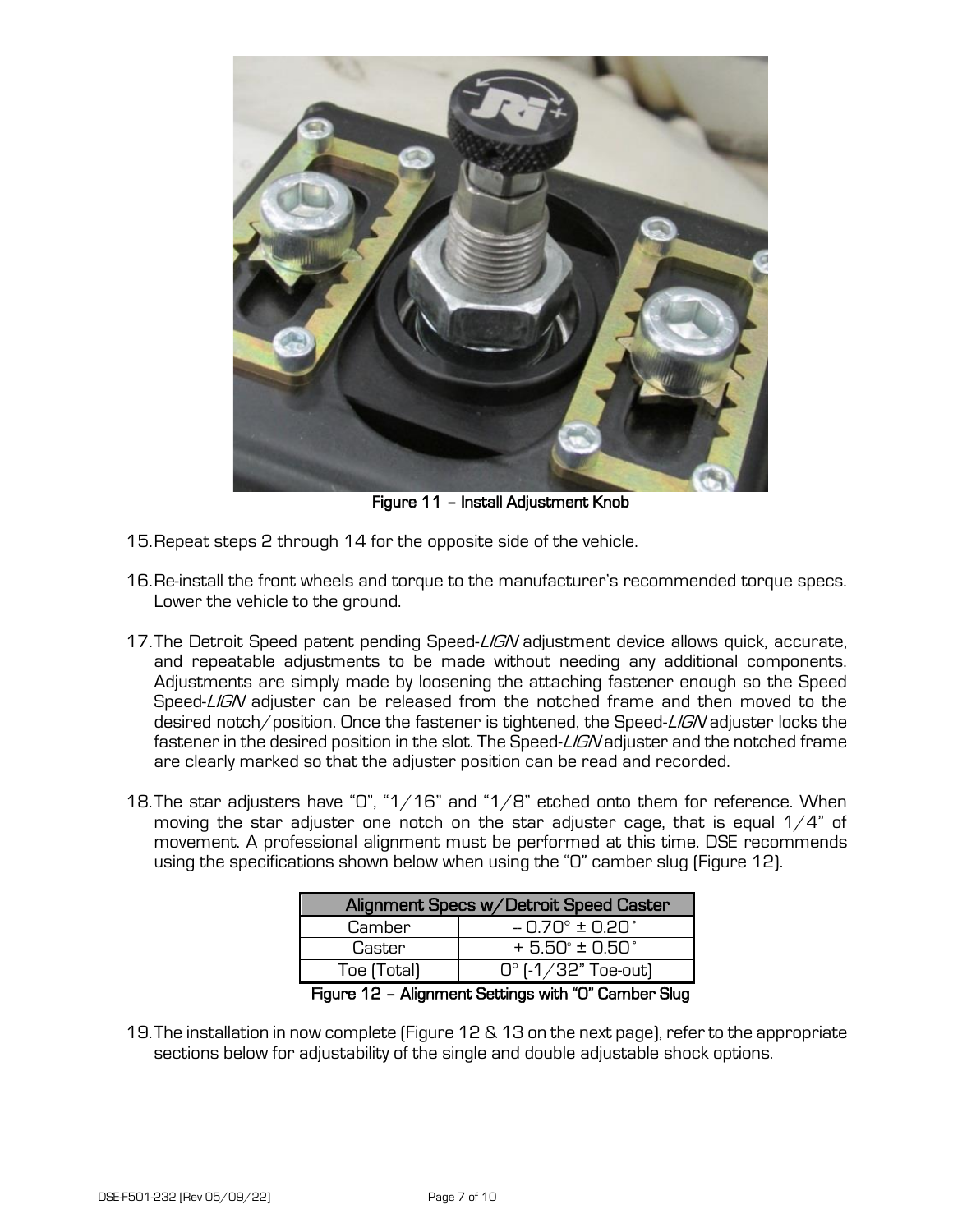

Figure 12 – Passenger Side



Figure 13 – Driver Side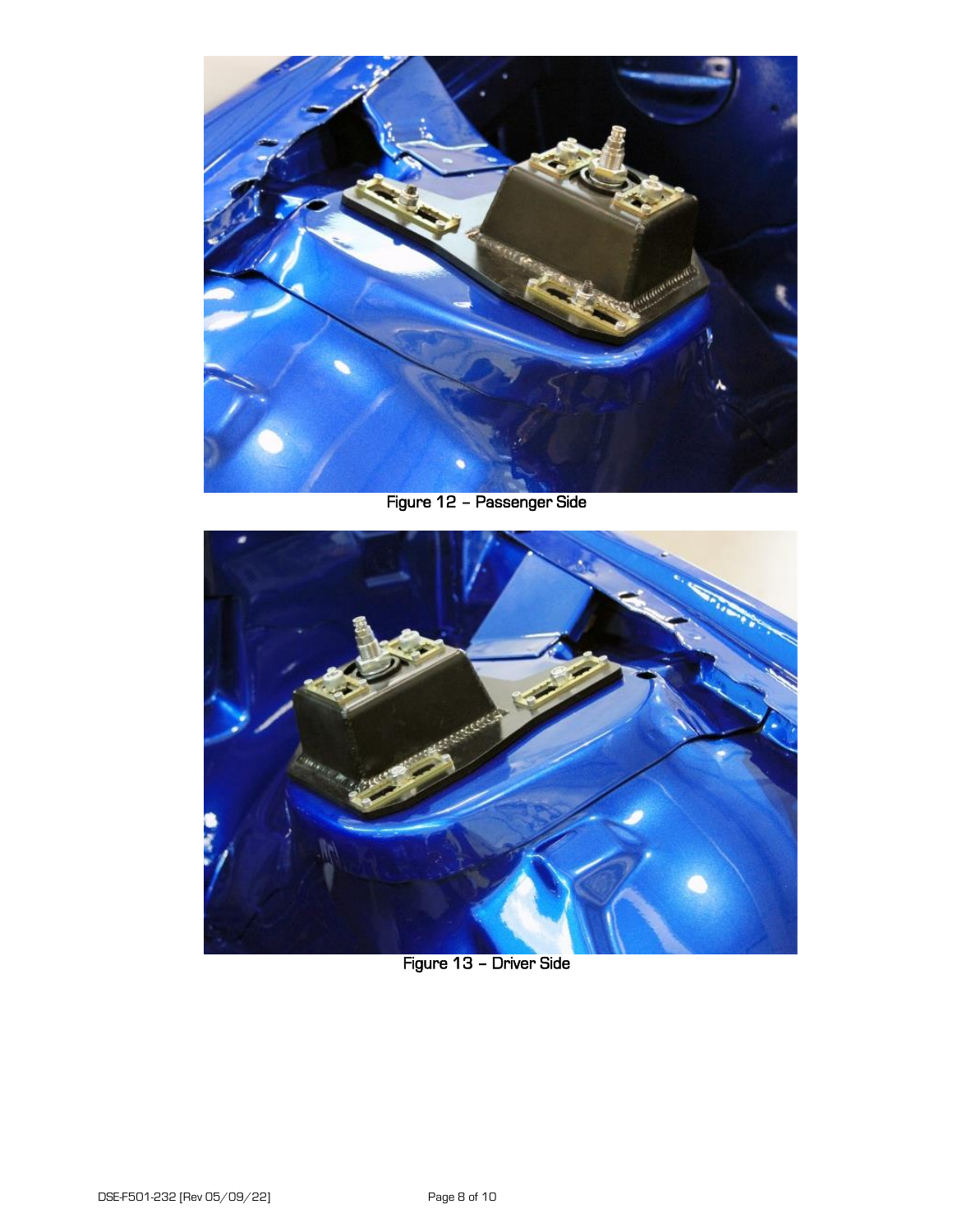

To change from the recommended "Detroit Tuned" valving, adjustments can be made independently to the rebound setting. The rebound is controlled by the knob at the upper strut mount (Strut is mounted body side down). The knob rotates clockwise (+) to increase the damping and counterclockwise (-) to decrease the damping.

To return to the Detroit Speed recommended settings, turn the knob clockwise (+) to full damping. Once at full damping, turn counterclockwise (-) to reach the recommended settings.

> Rebound (Shaft Knob)……… 15 Open (counterclockwise)(-) Detroit Speed Recommended Settings

## Detroit Speed Double Adjustable Shocks